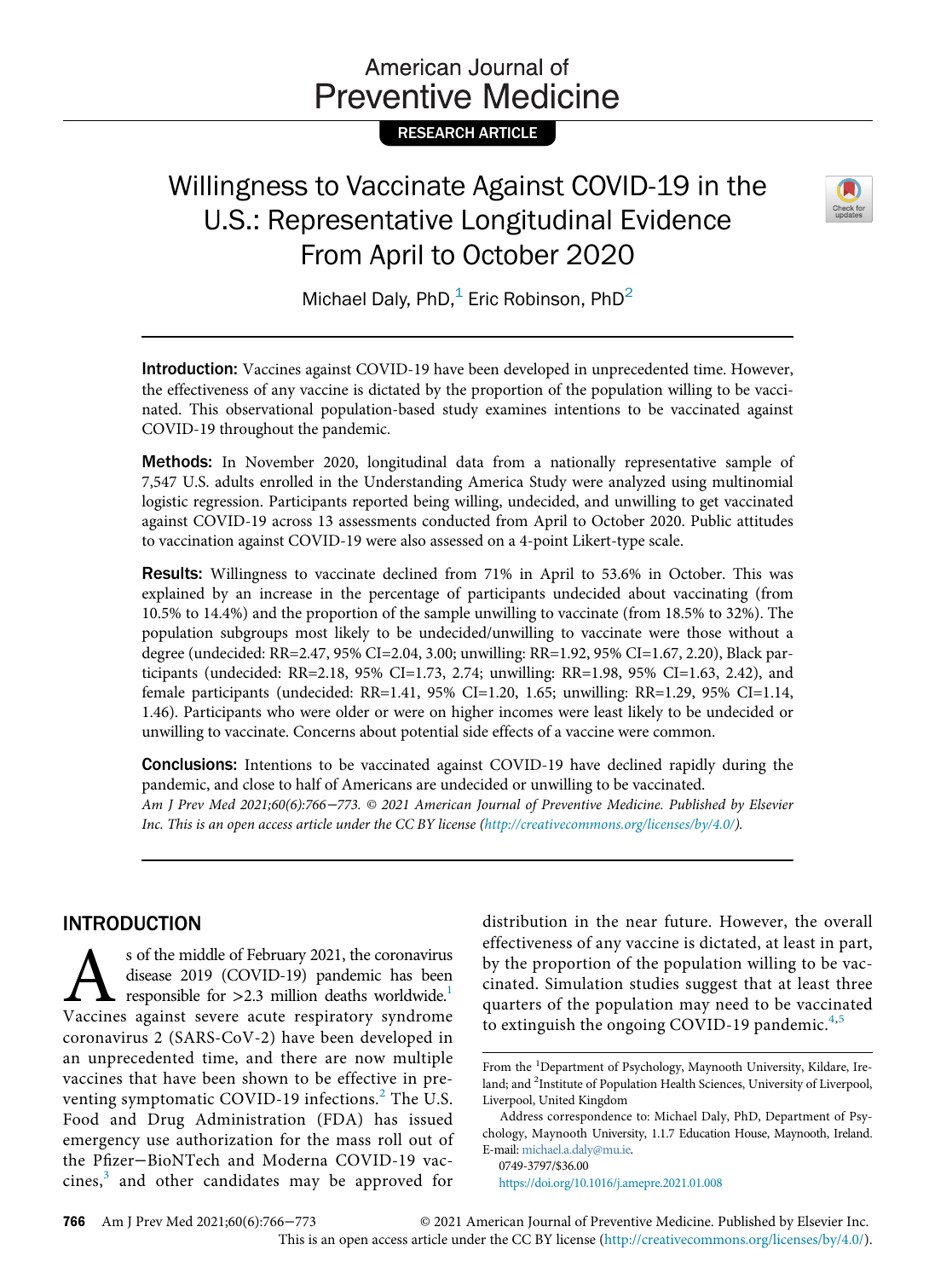During the early stages of the pandemic (March−June), studies of small samples of European and Australian adults suggested that the majority of surveyed people reported that they would be vaccinated when a widely available vaccine was available. $67$  Similarly, a nationally representative study of adults in China conducted in March found that 9 in 10 persons would accept a vaccine when available.<sup>8</sup> U. S. studies conducted early in the pandemic found that between 58% and 86% of adults reported that they were likely to be vaccinated against COVID-19. $6,9-11$  $6,9-11$ 

However, the rise of fake news during the pandemic has been widely acknowledged, $11,12$  $11,12$  and widespread misinformation about the pandemic may have been damaging to the public uptake of measures designed to reduce the spread of the virus (e.g., mask wearing, social distancing) and the willingness to vaccinate.<sup>10,[13](#page-7-0),[14](#page-7-1)</sup> In addition, because the speed at which COVID-19 vaccines have been developed has been unparalleled and this has been widely reported, $2,3$  $2,3$  this may have made the public more hesitant about accepting a vaccine when available.<sup>15[,16](#page-7-3)</sup> Furthermore, research indicates that in some countries, the public trust in government handling of the COVID-19 crisis has been affected negatively, $17$  and this too may have detrimentally affected intentions to follow public health guidance.

The COVID-19 pandemic has had a disproportionately large impact on ethnic minorities<sup>18</sup> and groups from lower socioeconomic backgrounds, $19$  and as infections will likely continue to be socially patterned, understanding whether population demographics determine the willingness to vaccinate will also be important. For example, research examining previous influenza vaccination programs has found that vaccination intentions and uptake are reduced among more disadvantaged groups.<sup>[20](#page-7-7)[,21](#page-7-8)</sup> Initial research examining COVID-19 vaccination intentions has produced mixed findings on the role of demographic predictors, which may be due to a reliance to date on relatively small and nonrep-resentative samples.<sup>[9](#page-6-8),[10](#page-6-11)[,22](#page-7-9)</sup>

This study examines the estimates of the proportion of the U.S. general population that would be willing to use a vaccine when available. In addition, this study examines whether the estimates of vaccination uptake collected much earlier in the pandemic have changed over time. Furthermore, this study seeks to understand whether the intentions to vaccinate are socially patterned and more or less likely in specific population subgroups. This information will provide an empirical basis for directing public health messages at those who are least likely to vaccinate. $15,16$  $15,16$  To do this, this research made use of data from the Understanding America Study (UAS), a large nationally representative panel of U.S. adults who have reported their vaccine intentions on 13 occasions from the outbreak of the pandemic through October 2020.

# **METHODS**

## Study Sample

This study utilized data collected as part of the UAS, a nationally representative longitudinal study of adults aged ≥18 years. The UAS is a probability-based sample recruited through addressbased sampling from the U.S. Postal Service Computerized Deliv-ery Sequence file containing all U.S. postal addresses.<sup>[23](#page-7-10)</sup> Participants complete surveys online, and those without Internet access are provided with tablet computers and Internet access. Surveys were administered in English and Spanish, and participants were compensated with approximately \$20 for 30 minutes of survey time. $24$  Of 8,547 UAS participants eligible to take part in the COVID-19 tracking study, 7,547 participated and provided data. The UAS COVID-19 tracking study has been utilized to examine the changes in personal and social reactions, risk perception, $25,26$  $25,26$  $25,26$ and mental health $^{27}$  in response to the pandemic. Vaccination intentions were assessed in 13 of the 15 waves of the assessment conducted every 2 weeks between April 1, 2020 and October 31,  $2020<sup>24</sup>$  The number of participants and observations per survey month are shown in [Appendix Table 1](#page-6-12) (available online). The percentage of participants providing willingness to vaccinate data was lowest in June (74.1%) and relatively stable in other months (ranging from 81.8% to 88.1%) [\(Appendix Table 1,](#page-6-12) available online).

In total, participants provided 80,060 observations across the 13 survey waves (average response rate of 81.6% among COVID-19 tracking study participants). A small portion (2%) of observations were omitted because they were submitted after October 31 or were missing vaccination intentions or covariate data, leaving a total of 78,453 observations (10.4 per participant). The UAS weights were applied to adjust for unequal probabilities of selection into the UAS. Post-stratification weights were also incorporated to provide a correction for nonresponse by aligning each survey wave with the distribution of demographic characteristics of the U.S. population (Angrisani M, Center for Economic and Social Research (CESR), unpublished observations, 2019).

The UAS was approved by the University of Southern California Human Subjects Committee IRB, and informed consent was obtained from all participants (through computer link). The Maynooth University Social Research Ethics Sub-Committee does not require ethical approval to be granted for the secondary use of anonymous data, such as the data used in this study.

#### Measures

In each survey wave, participants indicated how likely there were to get vaccinated for COVID-19 when a vaccine becomes available to the public on a 5-point scale. Participants were classified as either (1) undecided (responses of unsure), (2) unwilling to vaccinate (responses of somewhat or very unlikely to vaccinate), or (3) willing to vaccinate (responses of somewhat or very likely to vaccinate).

Vaccination intentions were predicted by the month of the survey (April, May, June, July, August, September, and October) and a set of demographic variables: age (18−34, 35−44, 50−64, ≥65 years), sex (male, female), race/ethnicity (White, Hispanic, Black, other race/ethnicity), household income (≤\$40,000/\$40,000−\$100,000/ ≥\$100,000 gross per annum), college degree (versus none), and the presence of a chronic health condition (present versus not present). Specifically, participants indicated whether they had been diagnosed with the following conditions: diabetes, cancer, heart disease, kidney disease, asthma, chronic lung disease, or an autoimmune disease.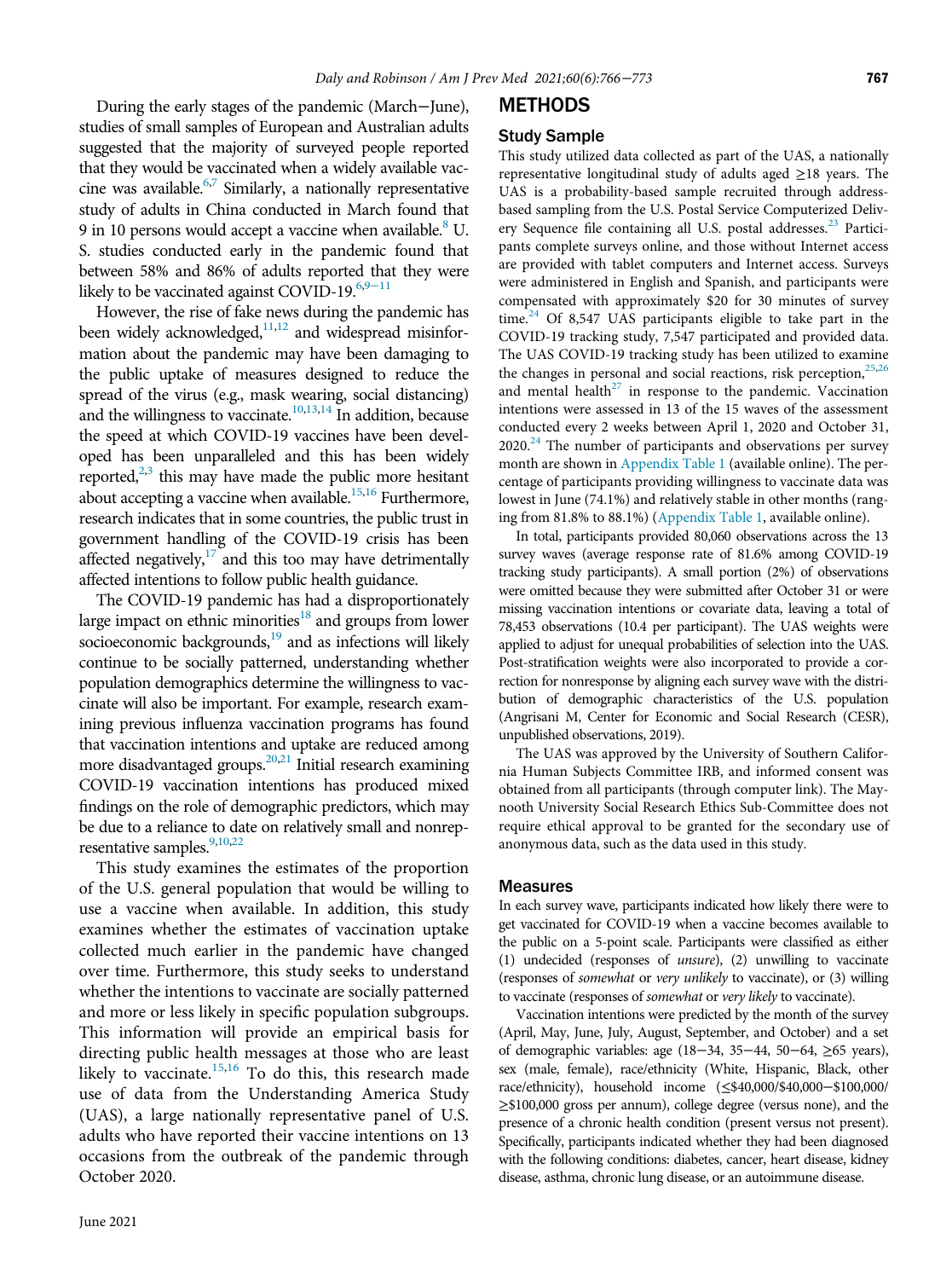<span id="page-2-0"></span>

|                                     | Table 1. Attitudes Toward Vaccination Against COVID-19 in the Understanding America Study Assessed Between October 14, |
|-------------------------------------|------------------------------------------------------------------------------------------------------------------------|
| 2020 and October 31, 2020 (N=5,762) |                                                                                                                        |

|                                                                                                | <b>Full sample</b> |                                  | Willing to vaccinate <sup>b</sup> |      | <b>Undecided on</b><br>vaccination <sup>b</sup> |                                                            | <b>Unwilling to</b><br>vaccinate <sup>b</sup> |      |
|------------------------------------------------------------------------------------------------|--------------------|----------------------------------|-----------------------------------|------|-------------------------------------------------|------------------------------------------------------------|-----------------------------------------------|------|
| Question <sup>a</sup>                                                                          |                    | Agree (%) Disagree (%) Agree (%) |                                   |      |                                                 | Disagree (%) Agree (%) Disagree (%) Agree (%) Disagree (%) |                                               |      |
| The COVID vaccine will be<br>important for my health.                                          | 71.2               | 28.8                             | 93.8                              | 6.2  | 69.1                                            | 30.9                                                       | 33.7                                          | 66.3 |
| Getting a COVID vaccine<br>would be a good way to<br>protect me from<br>coronavirus disease.   | 74.2               | 25.8                             | 95.4                              | 4.6  | 71.6                                            | 28.4                                                       | 39.3                                          | 60.7 |
| The COVID vaccine will be<br>effective if it is approved<br>by the FDA or CDC.                 | 73.7               | 26.3                             | 92.4                              | 7.6  | 71.0                                            | 29.0                                                       | 43.1                                          | 56.9 |
| Getting the COVID vaccine<br>will be important for the<br>health of others in my<br>community. | 79.4               | 20.6                             | 96.1                              | 3.9  | 77.7                                            | 22.3                                                       | 51.7                                          | 48.3 |
| The COVID vaccine will be<br>beneficial to me.                                                 | 73.8               | 26.2                             | 95.1                              | 4.9  | 74.3                                            | 25.7                                                       | 37.4                                          | 62.6 |
| I will do what my doctor or<br>health care provider<br>recommends about the<br>COVID vaccine.  | 74.5               | 25.5                             | 92.8                              | 7.2  | 70.9                                            | 29.1                                                       | 44.7                                          | 55.3 |
| The COVID vaccine will not<br>be around long enough to<br>be sure it is safe.                  | 48.1               | 51.9                             | 39.9                              | 60.1 | 58.8                                            | 41.2                                                       | 57.3                                          | 42.7 |
| I am concerned about<br>serious side effects of the<br>COVID vaccine.                          | 69.7               | 30.3                             | 60.6                              | 39.4 | 81.4                                            | 18.6                                                       | 80.2                                          | 19.8 |
| I think the COVID vaccine<br>might cause lasting health<br>problems for me.                    | 43.6               | 56.4                             | 26.6                              | 73.4 | 61.5                                            | 38.5                                                       | 65.0                                          | 35.0 |

Note: Estimates are based on weighted data.

<span id="page-2-2"></span><sup>a</sup>Each item was rated on a 4-point scale, with those responding Somewhat or Strongly agree coded as Agree and those responding Somewhat or Strongly disagree coded as Disagree.

<span id="page-2-1"></span><sup>b</sup>Based on responses to the question: How likely are you to get vaccinated for coronavirus once a vaccine is available to the public? In this survey wave (responses between October 14, 2020 and October 31, 2020), 54% of the sample were classified as willing to vaccinate, 14% were classified as undecided, and 32% were classified as unwilling to vaccinate.

CDC, Centers for Disease Control and Prevention; FDA, U.S. Food and Drug Administration.

Participants also reported their level of agreement (from 1=strongly disagree to 4=strongly agree), with 9 items assessing their attitudes toward a potential vaccine ([Table 1](#page-2-0) provides items in full) in late October (October 14–31). Questions assessed the participant's beliefs that the COVID-19 vaccine would be beneficial, important for personal and community health, and a good way to protect from COVID-19. Participants also indicated whether they agreed that approved vaccines would be effective and whether they were concerned about the lack of long-term follow-up information, and potential side effects of a COVID-19 vaccine were assessed (e.g., I think the COVID-19 vaccine might cause lasting health problems for me).

#### Statistical Analysis

First, investigators examined the trends in vaccination intentions over the period of the study by comparing the prevalence of willingness/being undecided/unwillingness to vaccinate in April and October 2020. To estimate the statistical significance of time trends, multinomial logistic regression analysis<sup>[28](#page-7-15)</sup> was used with robust SEs clustered at the individual level. Those willing to vaccinate were compared with (1) those undecided on vaccination and (2) those unwilling to vaccinate. A series of multinomial logistic regressions were run to identify whether the relative risk (RR) of being undecided or unwilling to vaccinate increased from April to October for the overall sample and for each examined population subgroup. This model contrasts the natural log (Probability [Pr] [unwilling to vaccinate]/Pr[willing to vaccinate]) and the natural log (Pr[undecided on vaccination]/Pr[willing to vaccinate]) estimates across different demographic groups to ascertain relative risk ratios (RRRs).

Next, multinomial logistic regression was used to estimate the extent to which survey month and different demographic factors predicted vaccination intentions. A single adjusted analysis was used to estimate the independent effect of each predictor variable (i.e., month of the survey, age, sex, race/ethnicity, educational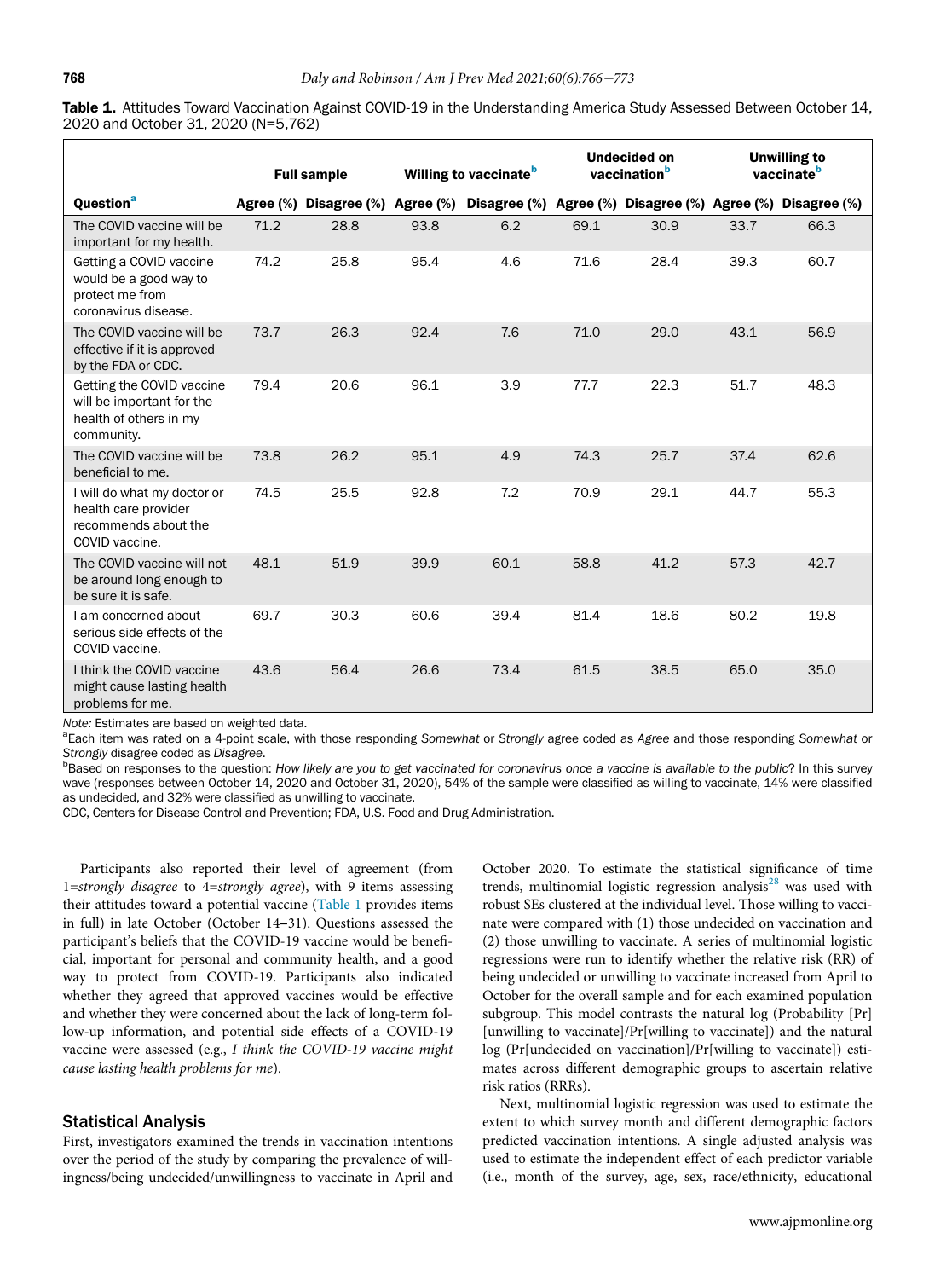attainment, income, presence of a chronic condition) controlling for all others. In addition, the authors tested a separate model where interactions between survey month and participant demographics were added to the main model to test whether changes in vaccination intentions over time differed systematically between demographic groups. Finally, in a supplementary sensitivity analysis, the willingness to vaccinate was treated as a continuous outcome (ranging from 1=very likely to vaccinate to 5=very unlikely to vaccinate) examined using ordinary least squares regression with SEs clustered at the individual level.

All analyses incorporated the UAS sampling weights to generate nationally representative estimates. RRRs and 95% CIs were estimated using the Stata, version 15.

## RESULTS

Participants were aged 47.2 (SD=16.6) years on average; 52.1% of them were female; 34.2% had a college degree; and 64.1% were White, 17.8% were Hispanic, 12.2% were Black, and 5.9% were Other race/ethnicity ([Table 2](#page-3-0)). On average, willingness to vaccinate declined from 71% in April to 53.6% in October. This was explained by an increase in the percentage of participants undecided about vaccinating against COVID-19 (from 10.5% to 14.4%) and the portion of the sample unwilling to vaccinate (from 18.5% to 32%) [\(Table 2](#page-3-0)). A decrease in the willingness to vaccinate against COVID-19 between April and October was evident across all examined population subgroups ([Table 2\)](#page-3-0).

An unadjusted multinomial logistic regression analysis confirmed that from April to October 2020, there was a statistically significant higher risk of being undecided (RRR=1.82, 95% CI=1.62, 2.05) or unwilling (RRR=2.29, 95% CI=2.11, 2.48) to be vaccinated than being willing to get vaccinated [\(Appendix Table 2,](#page-6-12)

<span id="page-3-0"></span>Table 2. Sample Characteristics of Participants in the UAS (N=7,547, Obs.=78,453) and Vaccination Intentions in April and October 2020

|                                |                 |             | Willing to vaccinate <sup>a</sup> | Undecided on vaccination <sup>a</sup> |               | Unwilling to vaccinate <sup>a</sup> |               |
|--------------------------------|-----------------|-------------|-----------------------------------|---------------------------------------|---------------|-------------------------------------|---------------|
| <b>Variables</b>               | Sample size (%) | April,<br>% | October,<br>%                     | April,<br>%                           | October,<br>% | April,<br>%                         | October,<br>% |
| Overall sample                 |                 | 71.0        | 53.6                              | 10.5                                  | 14.4          | 18.5                                | 32.0          |
| Age group, years               |                 |             |                                   |                                       |               |                                     |               |
| $18 - 34$                      | 2,024(26.8)     | 65.6        | 47.2                              | 12.9                                  | 16.2          | 21.5                                | 36.6          |
| $35 - 49$                      | 2,305(30.5)     | 67.5        | 49.6                              | 11.5                                  | 15.5          | 21.0                                | 34.9          |
| $50 - 64$                      | 1,832(24.3)     | 73.1        | 54.2                              | 10.6                                  | 15.1          | 16.3                                | 30.7          |
| $>65$                          | 1,386(18.4)     | 79.9        | 65.9                              | 6.0                                   | 10.0          | 14.1                                | 24.0          |
| Sex                            |                 |             |                                   |                                       |               |                                     |               |
| Male                           | 3,613 (47.9)    | 75.1        | 60.0                              | 8.2                                   | 11.7          | 16.7                                | 28.3          |
| Female                         | 3,934(52.1)     | 67.2        | 47.6                              | 12.7                                  | 17.0          | 20.1                                | 35.4          |
| Race/ethnicity                 |                 |             |                                   |                                       |               |                                     |               |
| White                          | 4,840 (64.1)    | 74.7        | 57.3                              | 8.6                                   | 13.0          | 16.7                                | 29.7          |
| Hispanic                       | 1,345(17.8)     | 67.4        | 47.5                              | 12.2                                  | 16.2          | 20.5                                | 36.3          |
| <b>Black</b>                   | 917(12.2)       | 47.9        | 33.8                              | 22.0                                  | 21.8          | 30.1                                | 44.3          |
| Other race/ethnicity           | 445 (5.9)       | 86.5        | 68.6                              | 4.0                                   | 11.1          | 9.5                                 | 20.4          |
| Education                      |                 |             |                                   |                                       |               |                                     |               |
| No degree                      | 4,969 (65.8)    | 65.7        | 45.1                              | 13.1                                  | 18.2          | 21.2                                | 36.7          |
| College degree                 | 2,578(34.2)     | 81.4        | 68.9                              | 5.4                                   | 7.8           | 13.2                                | 23.4          |
| Income level <sup>b</sup>      |                 |             |                                   |                                       |               |                                     |               |
| Low income                     | 2,884 (38.2)    | 64.1        | 43.6                              | 15.6                                  | 21.4          | 20.3                                | 35.0          |
| Middle income                  | 3,007(40.4)     | 71.6        | 55.0                              | 8.6                                   | 12.1          | 19.8                                | 33.0          |
| High income <sup>b</sup>       | 1,656(21.9)     | 81.1        | 66.9                              | 5.6                                   | 7.8           | 13.3                                | 25.4          |
| Chronic condition <sup>c</sup> |                 |             |                                   |                                       |               |                                     |               |
| <b>No</b>                      | 5,060 (67.0)    | 69.5        | 52.5                              | 10.6                                  | 14.2          | 19.9                                | 33.4          |
| Yes                            | 2,446 (32.4)    | 74.1        | 55.8                              | 10.3                                  | 14.9          | 15.6                                | 29.2          |

<span id="page-3-1"></span>Note: Weighted demographic characteristics and vaccination intentions are presented.

<sup>a</sup>Based on responses to the question: How likely are you to get vaccinated for coronavirus once a vaccine is available to the public?

<span id="page-3-2"></span> $b$ Households earning <\$40,000 a year were classified as low income, those earning \$40,000–\$100,000 were classified as middle income, and those above this threshold were classified as high income.

<sup>c</sup>Diagnosed with any of the following: diabetes, cancer, heart disease, kidney disease, asthma, chronic lung disease, and an autoimmune disease. A total of 41 participants did not provide chronic illness data and were included using a missing data dummy.

Obs., observations; UAS, Understanding America Study.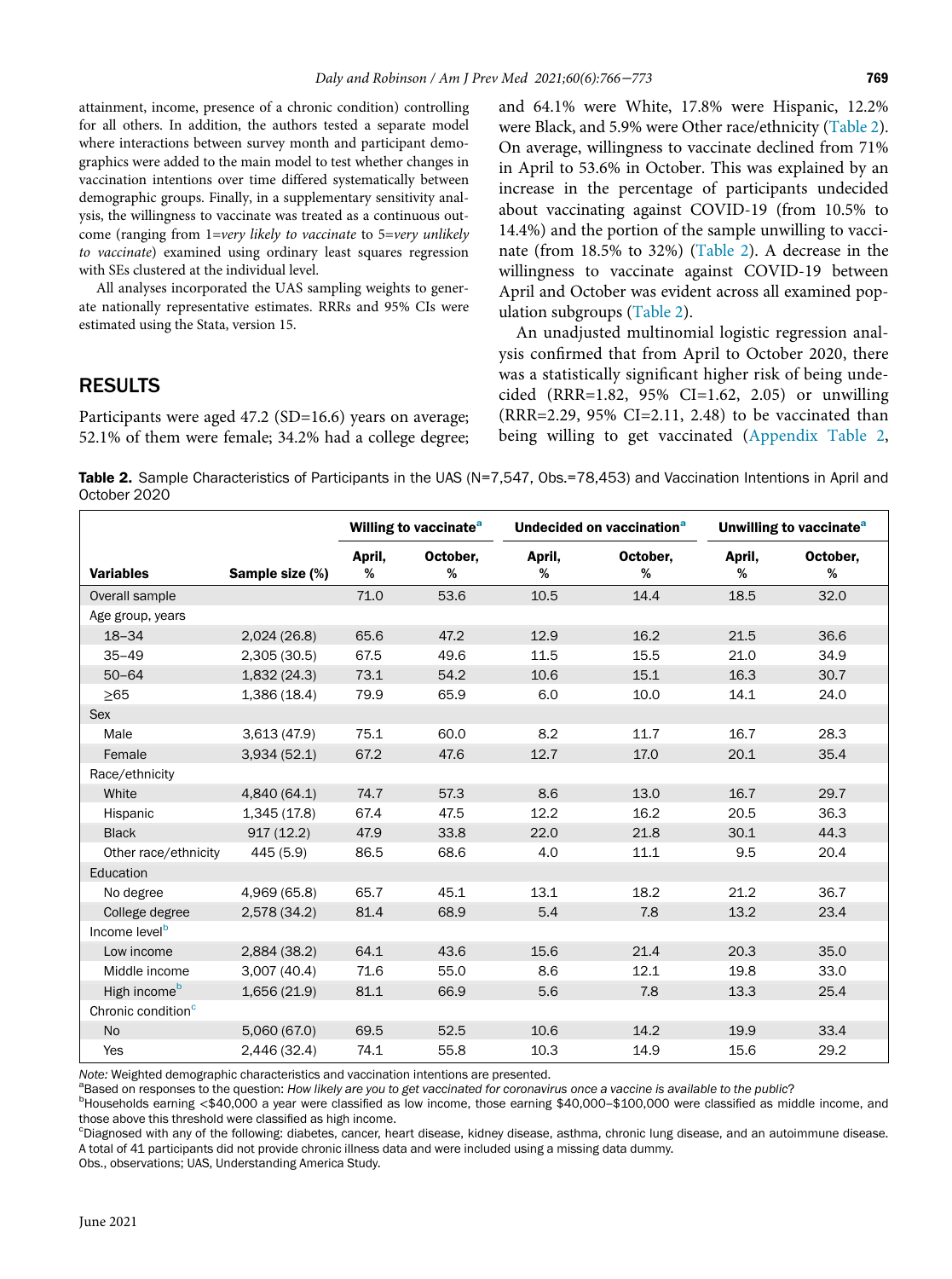available online). Unadjusted multinomial logistic regression analyses also showed that all population subgroups were more likely to be undecided or unwilling to vaccinate in October than in April [\(Appendix](#page-6-12) [Table 2](#page-6-12), available online). There was also a greater than 2-fold higher relative likelihood of being undecided or unwilling to get the COVID-19 vaccine in October than in April 2020 (undecided: RRR=2.03, 95% CI=1.79, 2.29; unwilling: RRR=2.47, 95% CI=2.27, 2.68) in a fully adjusted model that included controls for participant demographic factors and the presence of chronic illness [\(Table 3](#page-4-0)). An examination

<span id="page-4-0"></span>Table 3. Results of the Adjusted Multinomial Logistic Regression Analyses Examining Demographic Predictors and Temporal Changes in Indecision and Unwillingness to Vaccinate Against COVID-19 in the U.S. (N=7,547, Obs. =78,453)

| <b>Variables</b>                           | <b>Undecided on</b><br>vaccination,<br><b>RRR</b> <sup>a</sup> (95% CI) | <b>Unwilling to</b><br>vaccinate,<br><b>RRR</b> <sup>a</sup> (95% CI) |  |  |  |  |
|--------------------------------------------|-------------------------------------------------------------------------|-----------------------------------------------------------------------|--|--|--|--|
| Month (ref=April)                          |                                                                         |                                                                       |  |  |  |  |
| May                                        | $1.27***$ (1.15, 1.41)                                                  | $1.54***$ (1.44, 1.66)                                                |  |  |  |  |
| June                                       | $1.34***$ (1.18, 1.52)                                                  | $1.65***(1.51, 1.80)$                                                 |  |  |  |  |
| July                                       | $1.47***$ (1.30, 1.67)                                                  | $1.76***$ (1.62, 1.91)                                                |  |  |  |  |
| August                                     | $1.50***$ (1.33, 1.68)                                                  | $1.97***$ (1.82, 2.13)                                                |  |  |  |  |
| September                                  | $1.92***$ (1.70, 2.16)                                                  | $2.34***$ (2.16, 2.55)                                                |  |  |  |  |
| October                                    | $2.03***$ (1.79, 2.29)                                                  | $2.47***$ (2.27, 2.68)                                                |  |  |  |  |
| Age group, years (ref=18-34)               |                                                                         |                                                                       |  |  |  |  |
| $35 - 49$                                  | 1.07(0.87, 1.33)                                                        | 1.02(0.85, 1.21)                                                      |  |  |  |  |
| $50 - 64$                                  | 0.88(0.71, 1.09)                                                        | $0.81$ * (0.68, 0.97)                                                 |  |  |  |  |
| $\geq 65$                                  | $0.49$ *** (0.38, 0.63)                                                 | $0.61$ *** (0.51, 0.74)                                               |  |  |  |  |
| Sex (ref=male)                             |                                                                         |                                                                       |  |  |  |  |
| Female                                     | $1.41$ *** (1.20, 1.65)                                                 | $1.29***$ (1.14, 1.46)                                                |  |  |  |  |
| Race/ethnicity (ref=White)                 |                                                                         |                                                                       |  |  |  |  |
| Hispanic                                   | 1.05 (0.82, 1.35)                                                       | 1.02 (0.84, 1.25)                                                     |  |  |  |  |
| <b>Black</b>                               | $2.18$ <sup>***</sup> (1.73, 2.74)                                      | $1.98***$ (1.63, 2.42)                                                |  |  |  |  |
| Other race/ethnicity                       | $0.57^{\star\star}$ (0.40, 0.82)                                        | $0.52***$ (0.39, 0.71)                                                |  |  |  |  |
| Education (ref=degree)                     |                                                                         |                                                                       |  |  |  |  |
| No degree                                  | $2.47***$ (2.04, 3.00)                                                  | $1.92$ *** (1.67, 2.20)                                               |  |  |  |  |
| Income level (ref=low income) <sup>b</sup> |                                                                         |                                                                       |  |  |  |  |
| Middle income                              | $0.58***$ (0.48, 0.69)                                                  | 1.01(0.88, 1.16)                                                      |  |  |  |  |
| High income                                | $0.40***$ (0.32, 0.50)                                                  | $0.75$ <sup>**</sup> (0.63, 0.90)                                     |  |  |  |  |
| Chronic condition <sup>c</sup>             | 0.96(0.81, 1.14)                                                        | $0.84*$ (0.74, 0.96)                                                  |  |  |  |  |

Note: Boldface indicates statistical significance (\*p<0.05, \*\*p<0.01, \*\*\*p<0.001).

<span id="page-4-1"></span><sup>a</sup>Estimates are RRRs derived from multinomial logistic regression with SEs adjusted for clustering at the individual level and controlling for all characteristics presented. For all analyses, willing to vaccinate was the outcome reference group.

<span id="page-4-2"></span> $b$ Households earning <\$40,000 a year were classified as low income, those earning \$40,000-\$100,000 were classified as middle income, and those above this threshold were classified as high income.

<span id="page-4-3"></span><sup>c</sup>Diagnosed with any of the following: diabetes, cancer, heart disease, kidney disease, asthma, chronic lung disease, and an autoimmune disease.

Obs., observations.

of month-to-month changes confirmed that the likelihood of being undecided or unwilling to vaccinate (versus being willing to vaccinate) increased from April to October ([Table 3](#page-4-0) and [Figure 1](#page-5-0)).

When all observations from the 13 survey waves were examined, those without a college degree were at elevated risk of being undecided or unwilling to vaccinate (undecided: RRR=2.47, 95% CI=2.04, 3.00; unwilling: RRR=1.92, 95% CI=1.67, 2.20), as were Black participants (undecided: RRR=2.18, 95% CI=1.73, 2.74; unwilling: RRR=1.98, 95% CI=1.63, 2.42) and female participants (undecided: RRR=1.41, 95% CI=1.20, 1.65; unwilling: RRR=1.29, 95% CI=1.14, 1.46). By contrast, a reduced risk of being undecided or unwilling to vaccinate was found among those aged ≥65 years (undecided: RRR=0.49, 95% CI=0.38, 0.63; unwilling: RRR=0.61, 95% CI=0.51, 0.74), those on high household incomes (undecided: RRR=0.40, 95% CI=0.32, 0.50; unwilling: RRR=0.75, 95% CI=0.63, 0.90), and other race/ethnicity participants (undecided: RRR=0.57, 95% CI=0.40, 0.82; unwilling: RRR=0.52, 95% CI=0.39, 0.71).

An examination of the interactions between survey month and individual demographic characteristics did not yield evidence for systematic differences in changes in vaccination intentions over time between demographic groups. Furthermore, very similar associations were identified in a sensitivity analysis where willingness to vaccinate was treated as a continuous variable ([Appendix Table 3](#page-6-12), available online).

Finally, this study examined the attitudes toward the vaccine reported between October 14 and 31, 2020. The majority of the sample (70%−80%) agreed that the COVID-19 vaccine would be personally beneficial, important for personal and community health, a good way to protect from COVID-19, and effective if approved by FDA or the Centers for Disease Control and Prevention ([Table 1](#page-2-0)). However, responses differed markedly between those willing and those unwilling to be vaccinated. For example, whereas 92.4% of those who were willing to be vaccinated agreed that the vaccine would be effective if approved by FDA or Centers for Disease Control and Prevention, only 43.1% of those unwilling to be vaccinated agreed. In the overall sample, it was common for participants to report concerns over the vaccine, and 69.7% agreed that they were concerned about serious side effects of the vaccine. In total, 44% agreed that the vaccine might cause lasting health problems for them. However, such concerns were more prevalent among those unwilling to be vaccinated. For example, 65% of those unwilling to be vaccinated were concerned about lasting health problems resulting from the vaccine compared with 26.6% of those willing to be vaccinated.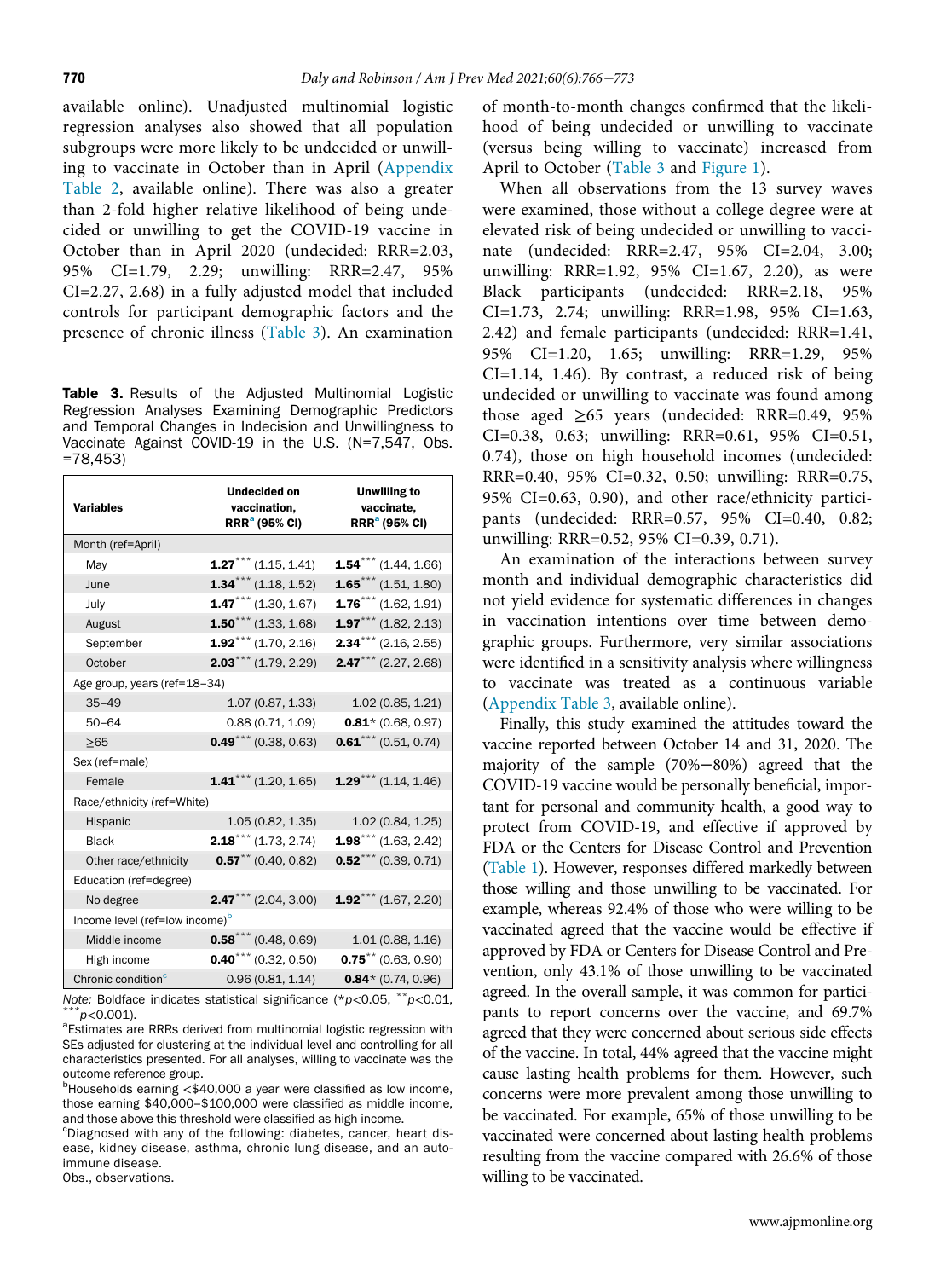<span id="page-5-0"></span>

Figure 1. Change in vaccination intentions across the 13 waves of the Understanding America Study conducted between April 1, 2020 and October 31, 2020.

Note: Graph is based on an analysis of 78,453 observations on 7,547 participants. Estimates are predicted probabilities from the marginal effects calculated after a multinomial logistic regression model adjusted for age, sex, race/ethnicity, household income, educational attainment, and the presence of pre-existing health conditions. 95% CIs are presented in gray.

#### **DISCUSSION**

In a large nationally representative sample of U.S. adults, intentions to be vaccinated against COVID-19 have declined from a high of 71% of the population in April 2020 to close to only 54% reporting being willing to vaccinate in October 2020. Reporting being undecided or unwilling to vaccinate was more likely among those with lower levels of education and income as well as in female, Black (African American), and younger adults. Concerns about the vaccine causing long-lasting health problems and uncertainty about the benefits of the vaccine were also common.

On the basis of the estimates that vaccination coverage of close to 75% may be required to vaccinate to eradicate COVID-19,  $4,5,10,29$  $4,5,10,29$  $4,5,10,29$  $4,5,10,29$  the present estimates that are close to 50% of the population may be willing to vaccinate are concerning. It will now be critical to better understand the reasons why a large proportion of the population are skeptical about vaccination against COVID-19. Public concerns about the safety of vaccines may be an important driver of the increase in the proportion of the population reporting being unsure or explicitly stating that they will not vaccinate.<sup>[10](#page-6-11)</sup>

In line with this, 70% of this study sample reported being concerned about serious side effects of the vaccine, and 44% believed that a vaccine might cause lasting health problems for them. To some extent, these concerns are to be expected given the unprecedented speed at which vaccines have been developed.<sup>[2,](#page-6-1)[3](#page-6-2)</sup> However, the rise of anti-vaccination misinformation (e.g., misleading healthcare information, conspiracy theories) and political polarization [may al](#page-6-9)so have played a role in explaining this increase.<sup>11−1[429](#page-7-16)</sup> It will therefore be critical that accurate safety information is widely and transparently communicated by trusted sources to promote confidence in the scientific decision making underpin-ning the approval of COVID-19 vaccines.<sup>[16](#page-7-3)[,21](#page-7-8)</sup>

It will also be important to address social inequalities in vaccination intentions $^{20,21}$  $^{20,21}$  $^{20,21}$  $^{20,21}$  $^{20,21}$  and to ensure widespread uptake of effective COVID-19 vaccines. In this study, willingness to vaccinate was strikingly lower among more disadvantaged groups (e.g., African Americans and those with lower income and education levels), and these groups have already been disproportionately affected by COVID-19.<sup>[18,](#page-7-5)[19](#page-7-6)</sup> Previous research on influenza vaccines also suggests that access issues may prevent minority and disadvantaged groups from being vaccinated. $^{21,30}$  $^{21,30}$  $^{21,30}$  $^{21,30}$  It will therefore be important to identify the strategies to reduce social inequalities in both vacci-nation intentions and opportunities to vaccinate.<sup>[20](#page-7-7)</sup>

The strengths of this research include the use of a large probability-based nationally representative sample of adults, allowing generalizations to be made to the population. This study also moves beyond previous research<sup>6−1</sup> by including a high-frequency longitudinal assessment of vaccination intentions throughout the pandemic. In addition, participant concerns and perceptions of the benefits of a potential vaccine were assessed to shed light on potential reasons for the low willingness to vaccinate.

#### Limitations

A limitation of the UAS is the potential lack of representation of those who do not speak either English or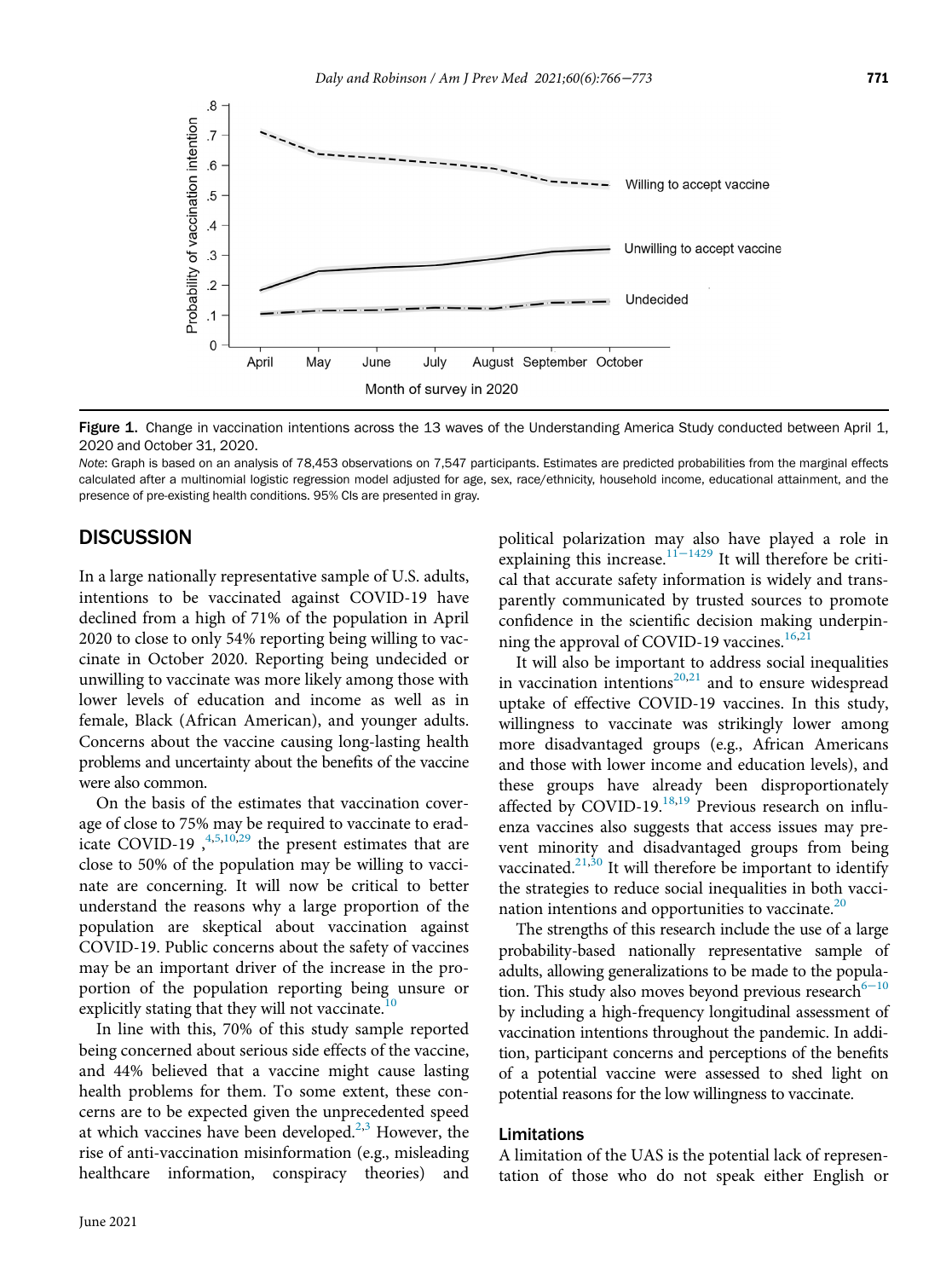<span id="page-6-12"></span>Spanish and those not comfortable engaging with online surveys. In addition, this study is limited in its reliance on self-reported intentions about a hypothetical vaccine and the lack of detailed assessment of factors that may explain why vaccination intentions have declined over time in the U.S. However, in advance of the deployment of a COVID-19 vaccine, it has been necessary to rely on intention-based measures that have been shown to predict vaccination behavior. $30$  Furthermore, intentions are malleable and represent a target for evidence-based approaches aiming to increase the proportion of the population who are willing to vaccinate. $31$  This now represents an urgent public health priority to minimize further loss of life due to the COVID-19 pandemic. It is also essential that research aiming to modify vaccination uptake is theory based and informed by relevant models such as the Health Belief Model, $32$  which provides a framework for understanding the factors that may shape vaccination intentions (e.g., perceived benefits and barriers, perceived susceptibility to COVID-19) and future behavior.

<span id="page-6-2"></span><span id="page-6-1"></span><span id="page-6-0"></span>Finally, now that vaccines are authorized and information on their effectiveness and safety is available, it is crucial that studies track vaccination attitudes (e.g., perceived health benefits and side effects, social norms relating to vaccination) to provide an in-depth understanding of how vaccine intentions and uptake change as vaccines are deployed. Initial research suggests that willingness to vaccinate may have increased in November when the availability of viable vaccines appeared imminent.<sup>33</sup>

### <span id="page-6-5"></span><span id="page-6-4"></span><span id="page-6-3"></span>**CONCLUSIONS**

<span id="page-6-6"></span>Intentions to be vaccinated against COVID-19 have declined rapidly during the pandemic, and in October 2020, close to half of Americans were undecided or unwilling to be vaccinated. This reduced willingness to vaccinate may undermine the pandemic response and the public health benefits of an effective vaccine.

### <span id="page-6-8"></span><span id="page-6-7"></span>ACKNOWLEDGMENTS

<span id="page-6-11"></span>The project described in this paper relies on data from the survey(s) administered by the Understanding America Study (UAS), which is maintained by the Center for Economic and Social Research at the University of Southern California. The content of this paper is solely the responsibility of the authors and does not necessarily represent the official views of the University of Southern California or UAS.

<span id="page-6-10"></span><span id="page-6-9"></span>The collection of the UAS coronavirus disease 2019 (COVID-19) tracking data is supported in part by the Bill & Melinda Gates Foundation and by Grant U01AG054580 from the National Institute on Aging. However, these organizations bear no responsibility for the analysis or interpretation of the data.

MD had full access to the study data and takes responsibility for the integrity of the data and accuracy of the data analysis. MD and ER participated in the conceptualization and design of the study; acquisition, analysis, or interpretation of data; drafting of the manuscript; and critical revision of the manuscript for important intellectual content. Statistical analysis was performed by MD.

ER has previously received funding from Unilever and the American Beverage Association for unrelated research. No other financial disclosures were reported.

#### SUPPLEMENTAL MATERIAL

Supplemental materials associated with this article can be found in the online version at [https://doi.org/10.1016/j.](https://doi.org/10.1016/j.amepre.2021.01.008) [amepre.2021.01.008](https://doi.org/10.1016/j.amepre.2021.01.008).

### **REFERENCES**

- 1. Weekly epidemiological update 9 February 2021. WHO; 2021. [https://www.who.int/publications/m/item/weekly-epidemiological](https://www.who.int/publications/m/item/weekly-epidemiological-update---9-february-2021)update—[9-february-2021.](https://www.who.int/publications/m/item/weekly-epidemiological-update---9-february-2021) Accessed February 10, 2021.
- 2. Lurie N, Saville M, Hatchett R, Halton J. Developing COVID-19 vaccines at pandemic speed. N Engl J Med. 2020;382(21):1969–1973. [https://doi.org/10.1056/NEJMp2005630.](https://doi.org/10.1056/NEJMp2005630)
- 3. U.S. Food and Drug Administration. FDA takes additional action in fight against COVID-19 by issuing Emergency Use Authorization for second COVID-19 vaccine. U.S. Food and Drug Administration. December 18, 2020. [https://www.fda.gov/news-events/press-announcements/fda-takes](https://www.fda.gov/news-events/press-announcements/fda-takes-additional-action-fight-against-covid-19-issuing-emergency-use-authorization-second-covid)additional-action-fi[ght-against-covid-19-issuing-emergency-use-authori](https://www.fda.gov/news-events/press-announcements/fda-takes-additional-action-fight-against-covid-19-issuing-emergency-use-authorization-second-covid)[zation-second-covid.](https://www.fda.gov/news-events/press-announcements/fda-takes-additional-action-fight-against-covid-19-issuing-emergency-use-authorization-second-covid) Accessed December 22, 2020.
- 4. Bartsch SM, O'Shea KJ, Ferguson MC, et al. Vaccine efficacy needed for a COVID-19 coronavirus vaccine to prevent or stop an epidemic as the sole intervention. Am J Prev Med. 2020;59(4):493–503. [https://](https://doi.org/10.1016/j.amepre.2020.06.011) [doi.org/10.1016/j.amepre.2020.06.011.](https://doi.org/10.1016/j.amepre.2020.06.011)
- 5. Iboi EA, Ngonghala CN, Gumel AB. Will an imperfect vaccine curtail the COVID-19 pandemic in the U.S.? Infect Dis Model. 2020;5:510– 524. [https://doi.org/10.1016/j.idm.2020.07.006.](https://doi.org/10.1016/j.idm.2020.07.006)
- 6. Lazarus JV, Ratzan SC, Palayew A, et al. A global survey of potential acceptance of a COVID-19 vaccine [published correction appears in Nat Med. 2021;27(2):354]. Nat Med. 2021;27(2):225–228. [https://doi.](https://doi.org/10.1038/s41591-020-1124-9) [org/10.1038/s41591-020-1124-9.](https://doi.org/10.1038/s41591-020-1124-9)
- 7. Dodd RH, Cvejic E, Bonner C, Pickles K, McCaffery KJ. Sydney Health Literacy Lab COVID-19 group. Willingness to vaccinate against COVID-19 in Australia. Lancet Infect Dis. 2020 In press. Online June 30. [https://doi.org/10.1016/S1473-3099\(20\)30559-4.](https://doi.org/10.1016/S1473-3099(20)30559-4)
- 8. Wang J, Jing R, Lai X, et al. Acceptance of COVID-19 vaccination during the COVID-19 pandemic in China. Vaccines. 2020;8(3):482. [https://doi.org/10.3390/vaccines8030482.](https://doi.org/10.3390/vaccines8030482)
- 9. Taylor S, Landry CA, Paluszek MM, Groenewoud R, Rachor GS, Asmundson GJG. A proactive approach for managing COVID-19: the importance of understanding the motivational roots of vaccination hesitancy for SARS-CoV2. Front Psychol. 2020;11:575950. [https://doi.](https://doi.org/10.3389/fpsyg.2020.575950) [org/10.3389/fpsyg.2020.575950.](https://doi.org/10.3389/fpsyg.2020.575950)
- 10. Fisher KA, Bloomstone SJ, Walder J, Crawford S, Fouayzi H, Mazor KM. Attitudes toward a potential SARS-CoV-2 vaccine: a survey of U.S. adults. Ann Intern Med. 2020;173(12):964–973. [https://doi.org/](https://doi.org/10.7326/M20-3569) [10.7326/M20-3569.](https://doi.org/10.7326/M20-3569)
- 11. Romer D, Jamieson KH. Conspiracy theories as barriers to controlling the spread of COVID-19 in the U.S. Soc Sci Med. 2020;263:113356. [https://doi.org/10.1016/j.socscimed.2020.113356.](https://doi.org/10.1016/j.socscimed.2020.113356)
- 12. Kata A. A postmodern Pandora's box: anti-vaccination misinformation on the Internet. Vaccine. 2010;28(7):1709–1716. [https://doi.org/](https://doi.org/10.1016/j.vaccine.2009.12.022) [10.1016/j.vaccine.2009.12.022.](https://doi.org/10.1016/j.vaccine.2009.12.022)